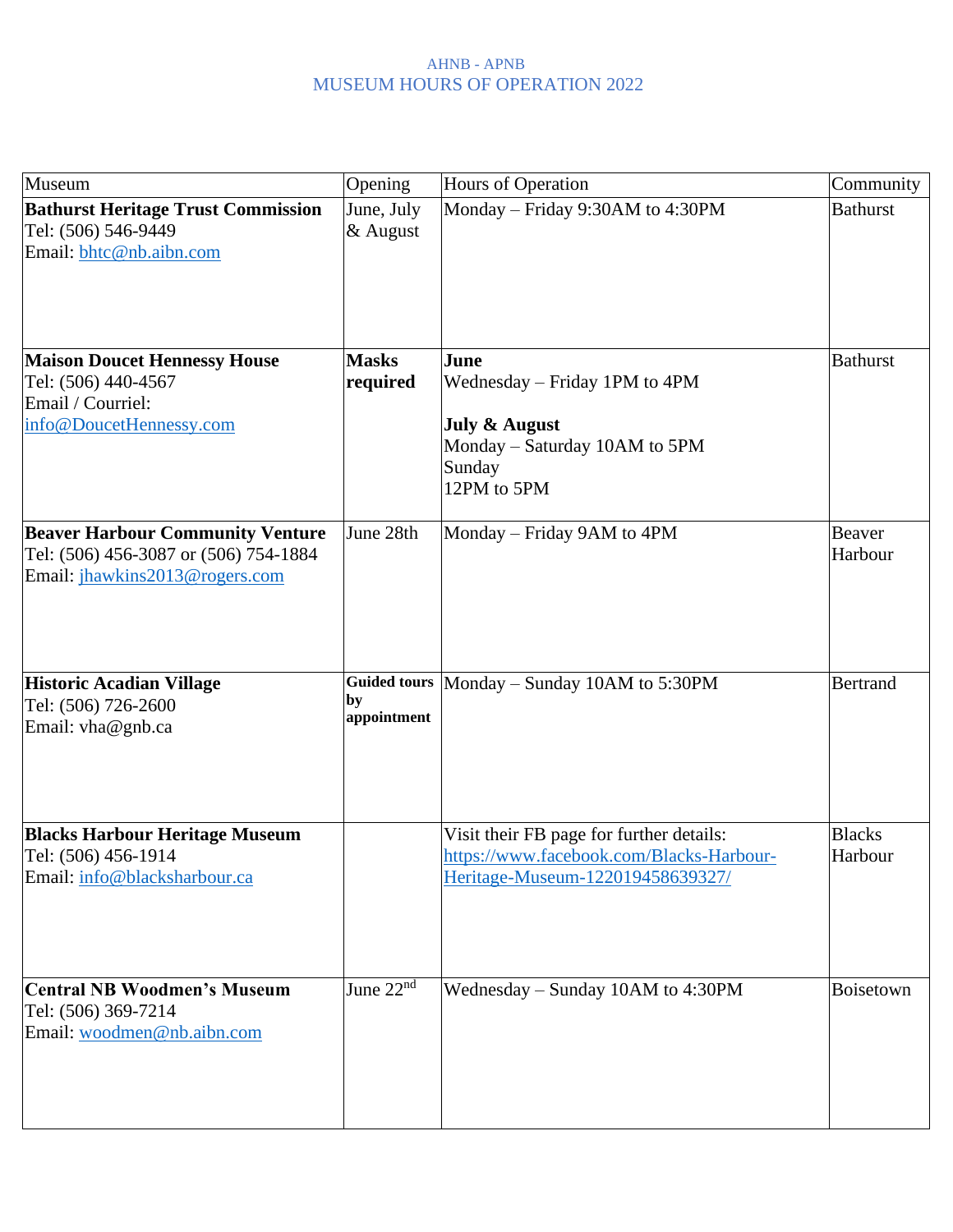| Musée de Kent<br>Tel: (506) 743-5005<br>Email: museedekent@gmail.com                                                  | Tours by<br>appointment<br>only            | Call or check their FB page for further details:<br>https://www.facebook.com/museedekent/                       | Bouctouche                  |
|-----------------------------------------------------------------------------------------------------------------------|--------------------------------------------|-----------------------------------------------------------------------------------------------------------------|-----------------------------|
| <b>Queens County Heritage - Flower</b><br><b>House</b><br>Tel: (506) 488-2483<br>Email: info@queenscountyheritage.com | <b>Closed to</b><br>the public<br>2022     |                                                                                                                 | Cambridge<br><b>Narrows</b> |
| Site Historique de Clair/ Clair<br><b>Historical Site</b><br>$(506)$ 992-3637<br>Email: sochclair@nb.aibn.com         |                                            | Call or check their website:<br>https://www.tourismedmundston.com/en-<br>ca/things-to-do/clairs-historical-site | Clair                       |
| <b>Restigouche Gallery</b><br>Tel: (506) 753-5750<br>Email: galerie.restigouche@gmail.com                             |                                            | Tuesday - Saturday 10AM to 4PM                                                                                  | Campbellto<br>n             |
| <b>Restigouche Regional Museum</b><br>Tel: (506) 684-7490<br>Email: info.rrm.mrr@gmail.com                            | June $14^{\overline{th}}$                  | Tuesday – Saturday 9AM to 5PM                                                                                   | Dalhousie                   |
| <b>Atlantic Salmon Museum</b><br>Tel: (506) 365-7787<br>Email: museum@nbnet.nb.ca                                     | May $2^{nd}$ –<br>October 8 <sup>th</sup>  | Monday – Saturday 9AM to 5PM<br>Thursday 9AM to 8PM<br>Sunday 12PM to 5PM                                       | Doaktown                    |
| <b>Doak Provincial Heritage Site</b><br>Tel: (506) 365-2026<br>Email: info@doaksite.ca                                | July $2^{nd}$ –<br>October 8 <sup>th</sup> | Monday – Saturday 9AM to 5PM<br>Sunday 12PM to 5PM<br><b>Community Market</b><br>Saturdays 9AM to 1PM           | Doaktown                    |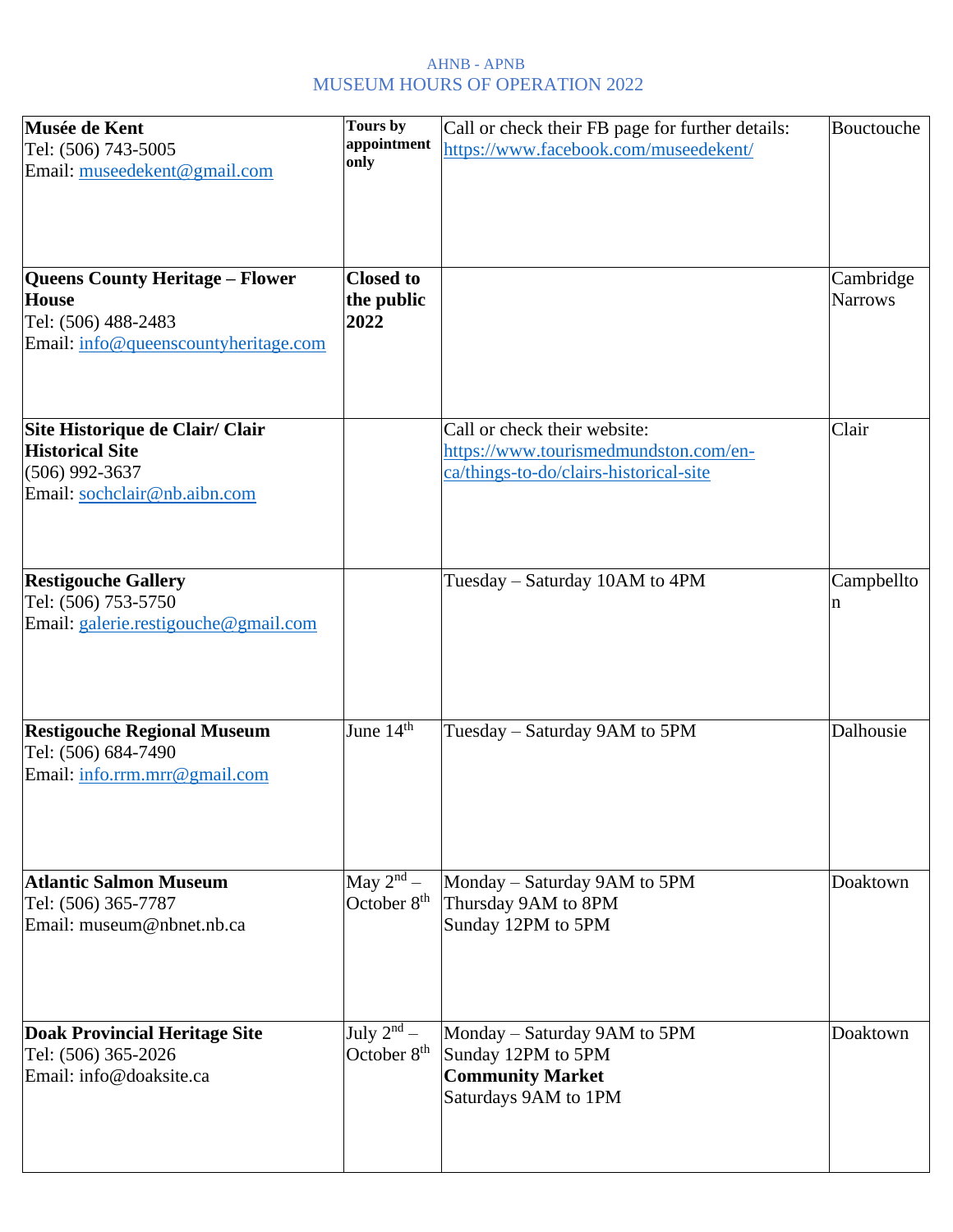| <b>Westmorland Historical Society -</b><br><b>Keillor House</b><br>Tel: (506) 379-6633<br>Email: keillorhouse@un.aibn.com                                   | June $12^{\text{th}}$                             | Daily 10AM to 5PM                             | Dorchester              |
|-------------------------------------------------------------------------------------------------------------------------------------------------------------|---------------------------------------------------|-----------------------------------------------|-------------------------|
| <b>St. James Textile Museum</b><br>Tel: (506) 379-6633<br>Email: keillorhouse@un.aibn.com                                                                   | June 12th                                         | Daily 10AM to 5PM                             | Dorchester              |
| <b>NB Aviation Museum</b><br>Tel: (506) 625-4925<br>Email: info@umce.ca<br>nbamdirector@outlook.com                                                         |                                                   | Tuesday - Saturday 10AM to 4PM                | Doyles-<br><b>Brook</b> |
| La Musée Historique du Madawaska<br>Tel: (506) 737-5049<br>Email: info@umce.ca                                                                              | May $15^{\text{th}}$ –<br>August 15 <sup>th</sup> | Monday – Friday 8:30AM to 4PM                 | Edmundston              |
| Du Réel au miniature: Le centre<br>d'interprétation des voies<br>ferrées/Railroad Interprétive center<br>Tel: (506) 739-9644<br>Email: jefstyle@nb.aibn.com |                                                   | Monday - Friday 11AM to 5PM                   | Edmundston              |
| Fortin du Petit-Sault/Blockhouse<br>Tel: (506) 737-6766                                                                                                     | June $1st$ –<br>August 26 <sup>th</sup>           | Tuesday - Saturday 12PM to 4PM                | Edmundston              |
| La Gare du CP/C.P.R Station                                                                                                                                 | June to<br>September                              | Daily 9AM to 7PM<br>Off season:<br>9AM to 6PM | Edmundston              |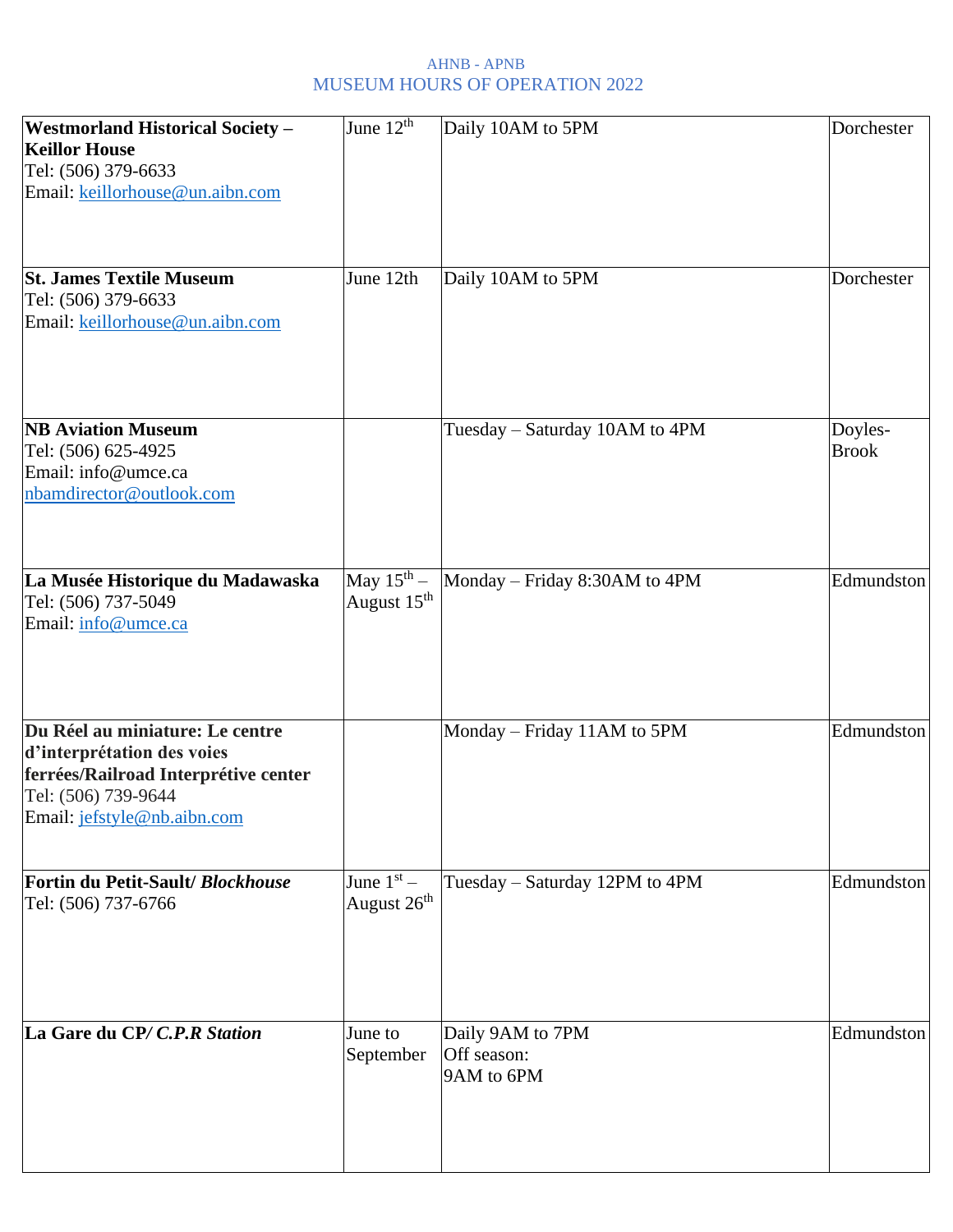| <b>Office du Tourisme Edmundston-</b>      |                         | Monday – Friday 9AM to 4PM           | Edmundston                       |
|--------------------------------------------|-------------------------|--------------------------------------|----------------------------------|
| Madawaska                                  |                         |                                      |                                  |
| Tel: (506) 737-8928                        |                         |                                      |                                  |
| Email: info@wowedmundston.ca               |                         |                                      |                                  |
|                                            |                         |                                      |                                  |
| <b>NB Potato Museum</b>                    | <b>July and</b>         | July and August                      | Florenceville-                   |
| Tel: (506) 392-1955                        | <b>August</b>           | Daily 9AM to 5PM                     | <b>Bristol</b>                   |
| Email: tours@potatoworld.ca                | (Off season             | Thursday – Friday 9AM to 7PM         |                                  |
|                                            | hours do                | (Restaurant is not open on weekends) |                                  |
|                                            | not include             |                                      |                                  |
|                                            | weekends)               |                                      |                                  |
| <b>Shogomoc Railway Museum</b>             | <b>Closed</b>           |                                      | Florenceville-                   |
| Tel: (506) 392-6763                        |                         |                                      | <b>Bristol</b>                   |
| Email: tourism@florencevillebristol.ca     |                         |                                      |                                  |
| <b>Kings Landing Historical Settlement</b> | June $9^{th}$ –         | Wednesday – Sunday 10AM to 5PM       | Prince                           |
| Tel: (506) 363-4999                        | October 9 <sup>th</sup> |                                      | William                          |
| Email: karen.price2@gnb.ca                 |                         |                                      |                                  |
|                                            |                         |                                      |                                  |
| The Andrew & Laura McCain Art              |                         | Wednesday - Saturday 10:30AM to 5PM  | Florenceville-<br><b>Bristol</b> |
| <b>Gallery</b>                             |                         | Thursday 12PM to 8PM                 |                                  |
| Tel: (506) 392-6769                        |                         | (Tuesday by appointment)             |                                  |
| <b>School Days Museum</b>                  | <b>TBD 2022</b>         | Monday – Friday 9AM to 4PM           | Fredericton                      |
| Tel: (506) 459-3738                        |                         |                                      |                                  |
| Email: sdmuseum@nb.sympatico.ca            |                         |                                      |                                  |
|                                            |                         |                                      |                                  |
| <b>Fredericton Region Museum</b>           | July $1st$              | Daily                                | Fredericton                      |
| Tel: (506) 455-6041                        |                         | Off season:                          |                                  |
| Email:                                     |                         | Wednesday - Friday                   |                                  |
| Frederictonregionmuseum@gmail.com          |                         | $1PM - 4PM$ or by chance             |                                  |
|                                            |                         |                                      |                                  |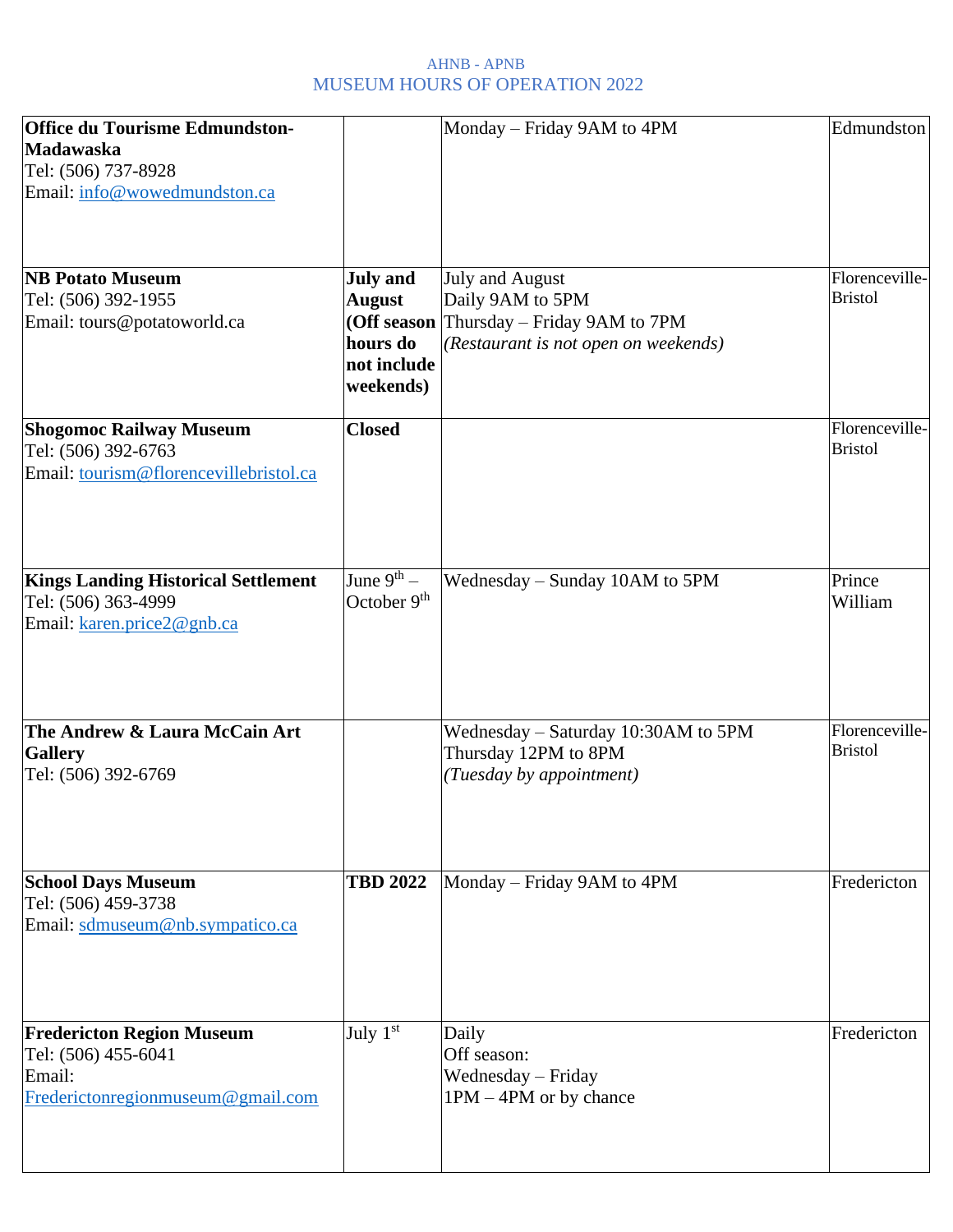| <b>New Brunswick Sports Hall of Fame</b><br>Tel: (506) 429-7365<br>Email: operations@nbshf.ca                                       |                                                   | Monday - Friday 8:30AM to 4:30PM                                 | Fredericton |
|-------------------------------------------------------------------------------------------------------------------------------------|---------------------------------------------------|------------------------------------------------------------------|-------------|
| Quartermain Earth Science Centre<br>Tel: (506) 458-7205<br>Email: quartermain@unb.ca                                                |                                                   | Monday – Friday 8:30AM to 4:30PM                                 | Fredericton |
| <b>Science East Science Centre</b><br>Tel: (506) 457-2340<br>Email: science@scienceeast.nb.ca                                       | by<br>appointmen                                  | Group tours Tuesday - Friday 12PM to 5PM<br>Saturday 10AM to 5PM | Fredericton |
| <b>UNB Art Centre</b><br>Tel: (506) 453-4623<br>Email: lquick@unb.ca                                                                | Walk-in or<br>private<br>viewing by<br>appointmen | Monday - Friday 9AM to 4PM                                       | Fredericton |
| <b>Queens County Heritage - Court</b><br><b>House Museum</b><br>Tel: (506) 488-2483<br>Email: info@queenscountyheritage.com         | June $18^{\overline{th}}$                         | Tuesday - Saturday 10AM to 5PM                                   | Gagetown    |
| <b>Queens County Heritage -</b><br><b>Loomcrofters Studio Museum</b><br>Tel: (506) 488-2483<br>Email: info@queenscountyheritage.com | June 18 <sup>th</sup>                             | Tuesday – Saturday 10AM to 5PM                                   | Gagetown    |
| <b>Queens Country Heritage - Tilley</b><br><b>House</b><br>Tel: (506) 488-2483<br>Email: info@queenscountyheritage.com              | June 18th                                         | Tuesday – Saturday 10AM to 5PM<br>Sunday 11 AM to 3PM            | Gagetown    |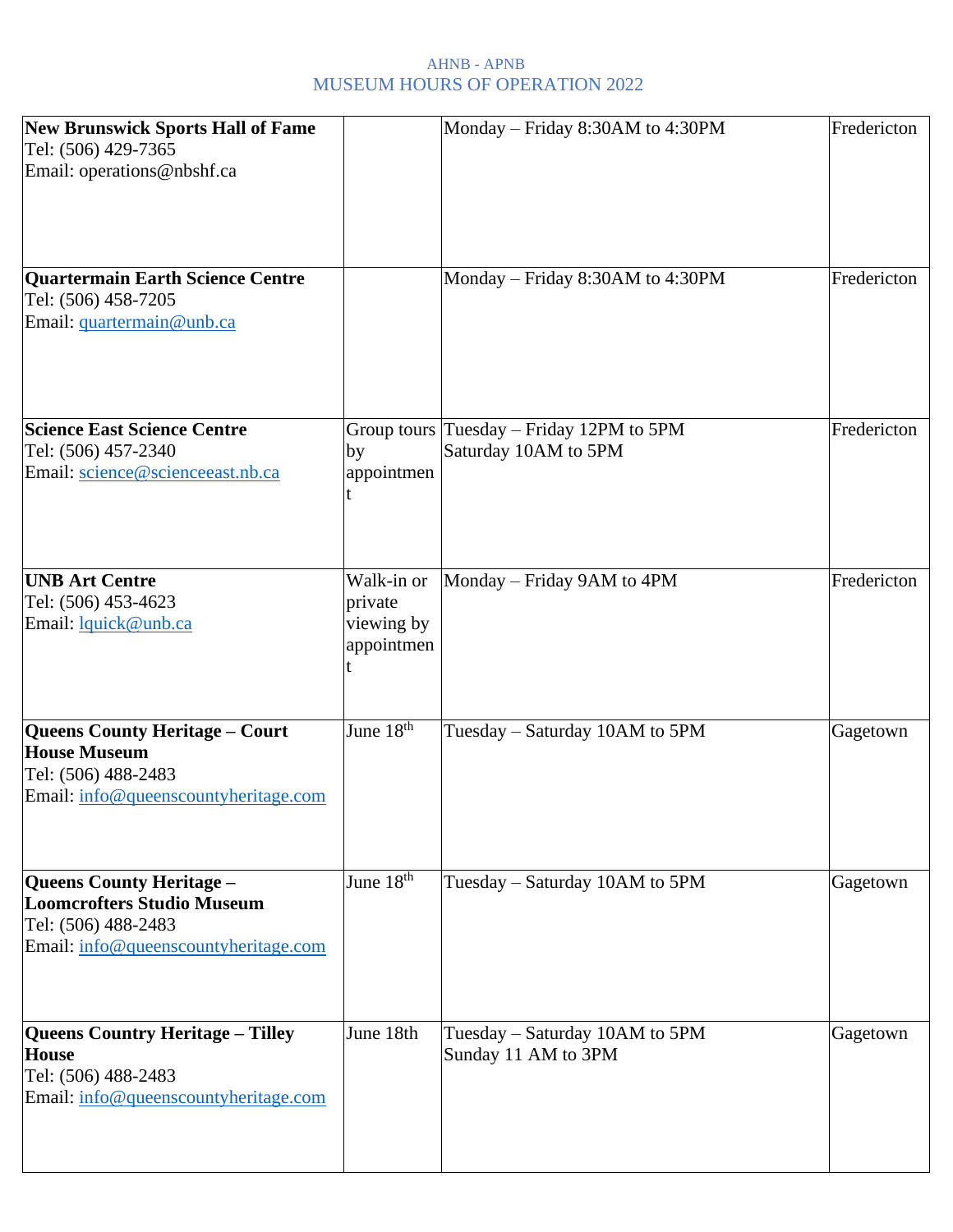| Musée des Pionniers (Société<br>Historique de Grande-Digue)                                                                               | June 27 <sup>th</sup>                                     | Visit their FB page for further details:<br>https://www.facebook.com/MuseedesPionniers | Grande-<br>Digue   |
|-------------------------------------------------------------------------------------------------------------------------------------------|-----------------------------------------------------------|----------------------------------------------------------------------------------------|--------------------|
| <b>Grand Manan Museum</b><br>Tel: (506) 662-3524<br>Email:<br>gmadmin@grandmananmuseum.ca                                                 | June $13^{\text{th}}$ -<br>September<br>$23^{\text{rd}}$  | Monday - Saturday 9AM to 5PM                                                           | Grand<br>Manan     |
| <b>Swallowtail Lighthouse</b><br>Tel: (506) 609-2714 or 662-4655<br>Email:<br>swallowtail.lighthouse@gmail.com                            |                                                           | Daily 9:30AM to 5PM                                                                    | Grand<br>Manan     |
| Musée de Grand-Sault/ Grand-Falls<br><b>Historical Museum</b><br>Tel: (506) 473-5265                                                      | June $21st$                                               | Tuesday – Sunday 9AM to 5PM                                                            | <b>Grand Falls</b> |
| <b>Kings County Museum</b><br>Tel: (506) 832-6009<br>Email:<br>kingscountymuseumnb@gmail.com                                              | June $28^{\text{th}}$ –<br>September<br>3 <sup>rd</sup>   | Tuesday – Saturday 10AM to 4PM                                                         | Hampton            |
| <b>New Brunswick Railway Museum</b><br>Tel: (506) 734-3195<br>Email: nbrailway@nb.aibn.com                                                | June $25^{\text{th}} -$<br>September<br>5 <sup>th</sup>   | Daily 10AM to 5PM                                                                      | Hillsborough       |
| <b>Hon. William Henry Steeves House</b><br><b>Museum/Heritage Hillsborough</b><br>Tel: (506) 734-3102<br>Email: steevesmuseum@nb.aibn.com | June $20^{\text{th}}$ $-$<br>September<br>4 <sup>th</sup> | Daily 10AM to 6PM                                                                      | Hillsborough       |
| <b>Albert County Museum</b><br>Tel: (506) 734-2003<br>Email: info@albertcountymuseum.com                                                  | May $21^{st}$ –<br>September<br>24 <sup>th</sup>          | Daily 9:30AM to 5:30PM                                                                 | Hopewell<br>Cape   |
| <b>Peninsula Heritage</b><br>Tel: (506) 763-2101 or (506) 832-2902<br>Email:<br>kingstonpeninsulaheritage@kingstonnb.c<br>$\underline{a}$ |                                                           | Tuesday – Saturday 10AM to 4PM                                                         | Kingston           |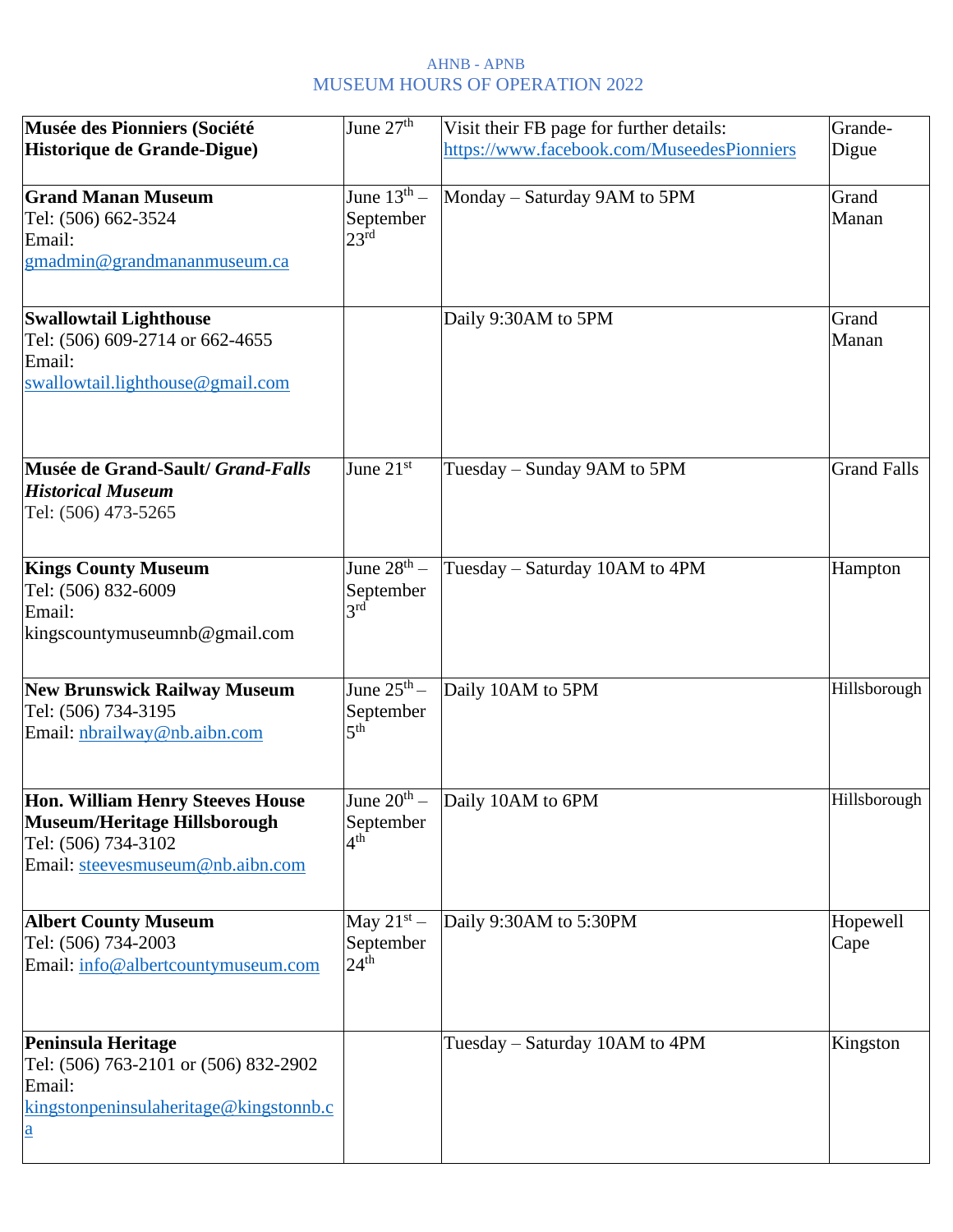| <b>John Fisher Memorial Museum</b><br>Tel: (506) 763-2101<br>Email:<br>kingstonpeninsulaheritage@kingstonnb.c<br>$\underline{a}$ |                                                                                   | Tuesday – Saturday 10AM to 4PM                                                                                   | Kingston             |
|----------------------------------------------------------------------------------------------------------------------------------|-----------------------------------------------------------------------------------|------------------------------------------------------------------------------------------------------------------|----------------------|
| <b>1810 Carter House</b><br>Tel: (506) 832-2902<br>Email:<br>kingstonpeninsulaheritage@kingstonnb.c<br>$\underline{a}$           |                                                                                   | Tuesday – Saturday 11AM to 3PM                                                                                   | Kingston             |
| <b>McAdam Railway Station</b><br>Tel: (506) 784-3525<br>Email: info@mcadamstation.ca                                             | Guided<br>tours start<br>June $27^{\text{th}}$ –<br>September<br>30 <sup>th</sup> | Daily 9AM to 4PM                                                                                                 | McAdam               |
| <b>Monument-Lefebvre</b><br>Tel: (506) 758-9808<br>Email: info@monumentlefebvre.ca                                               | June $26^{\text{th}} -$<br>Aug $27th$                                             | Daily 9AM to 5PM<br>Wednesday, Thursday and Friday open until<br>9PM                                             | Memramcook           |
| <b>New Brunswick Internment Camp</b><br><b>Museum</b><br>Tel: (506) 327-3573<br>Email: nbicm@outlook.com                         | June $20^{\text{th}}$ –<br>August $26th$<br>(Tentatively)                         | Monday – Friday 10AM to 5PM<br>Saturday – Sunday 12PM to 5PM                                                     | Minto                |
| Van Horne Estate on Ministers Island<br>Tel: (506) 529-5081<br>Email: tours@ministersisland.net                                  |                                                                                   | Hours depend on the times of the tide.<br><b>Check Calendar:</b><br>https://www.ministersisland.net/calendar.htm | Minister's<br>Island |
| <b>Miramichi History Museum</b><br>Tel: (506) 778-4050<br>Email:<br>miramichihistorymuseum@bellaliant.com                        | June $27th -$<br>September<br>3rd                                                 | Monday – Friday 10AM to 5PM                                                                                      | Miramichi            |
| <b>Middle Island Irish Historical Park</b><br>Tel: (506) 773-7505<br>Email: MiddleIslandPark@outlook.com                         | May $9th -$                                                                       | Monday – Friday 9AM to 5PM<br>October 7th (Subject to change)                                                    | Miramichi            |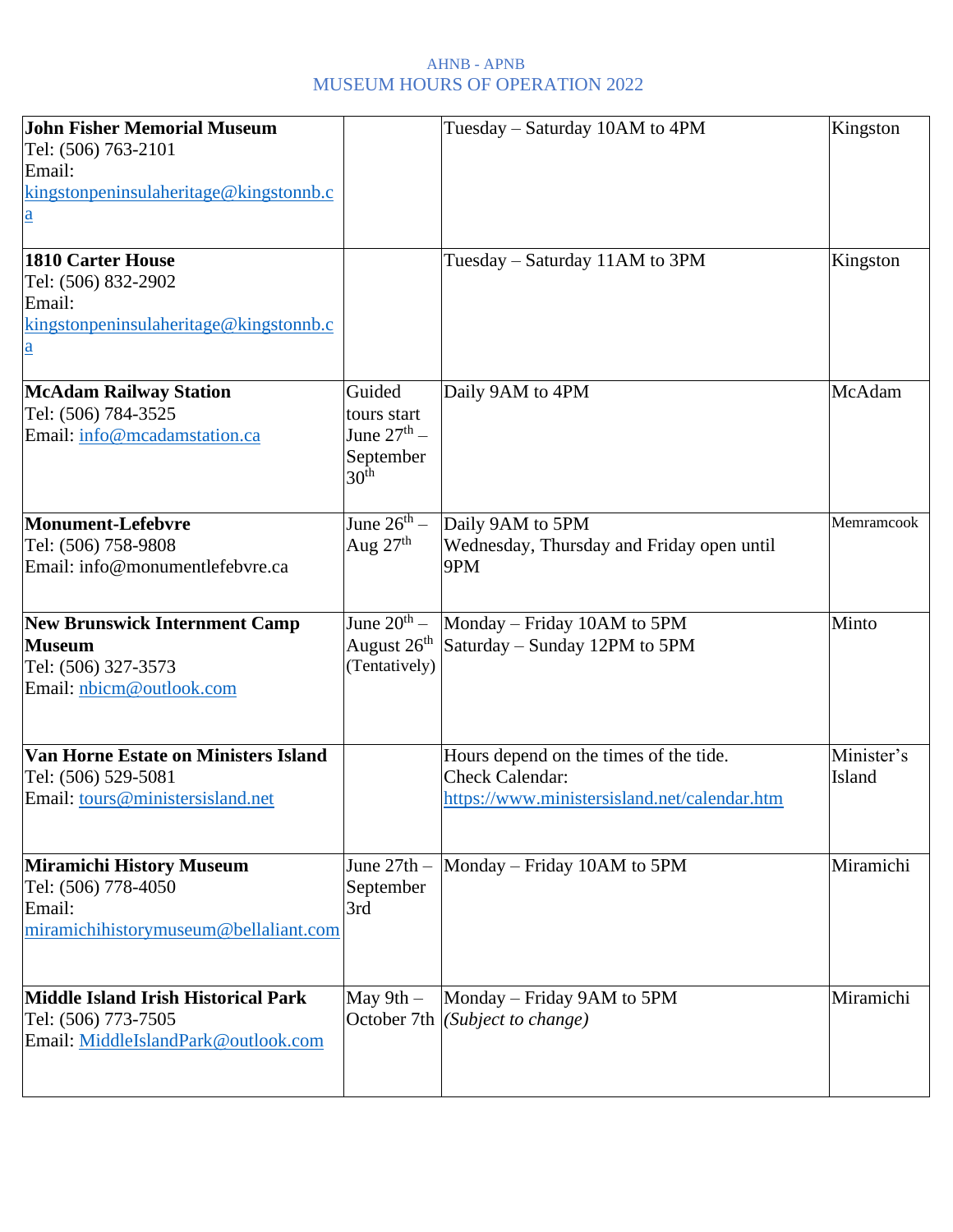| <b>Beaverbrook House</b><br>Tel: (506) 622-5572<br>Email: beaverbrookhouse@nb.aibn.com            |                                                                    | June $29th -$ Monday - Tuesday<br><b>August 28th Appointment only</b><br>Wednesday - Saturday 10AM to 5PM<br>Sunday 12PM to 5PM | Miramichi                                           |
|---------------------------------------------------------------------------------------------------|--------------------------------------------------------------------|---------------------------------------------------------------------------------------------------------------------------------|-----------------------------------------------------|
| <b>Friends of Beaubears Island</b><br>Tel: (506) 622-8526<br>Email: info@beaubearsisland.ca       | June $19th -$<br>September<br>30th<br>(Closed on<br>Labour<br>Day) | Wednesday – Sunday 10AM to 4PM                                                                                                  | Miramichi                                           |
| <b>Wilson's Point Historic Site</b><br>Tel: (506) 627-0162                                        | June $26th -$<br>October<br>23rd                                   | Daily 9:30AM to 4:30PM                                                                                                          | Miramichi                                           |
| <b>MacDonald Farm Heritage Site</b><br>Tel: (506) 778-6085<br>Email: info@macdonaldfarm.ca        | June $28th -$<br>September<br>4th                                  | Tuesday – Sunday 10AM to 5PM                                                                                                    | Miramichi                                           |
| <b>Resurgo Place and Moncton Museum</b><br>Tel: (506) 856 4383<br>Email: info@resurgo.ca          |                                                                    | Monday - Saturday 10AM to 5PM<br>Thursday (Open until 8PM, after 5PM it's 50% off<br>the admissions fee)<br>Sunday 12PM to 5PM  | Moncton                                             |
| <b>Lutz Mountain Heritage Museum</b><br>Tel: (506) 384-7719<br>Email: lutzmtnheritage@rogers.com  | <b>TBA</b>                                                         | Visit their FB Page for further details:<br>https://www.facebook.com/lutzmtnheritage                                            | Moncton                                             |
| Musée commémoratif de New<br><b>Denmark/Memorial Museum</b><br>Tel: (506) 553-6724                | <b>TBA</b>                                                         |                                                                                                                                 | <b>New</b><br>Denmark                               |
| <b>New Brunswick Military History</b><br><b>Museum</b><br>Tel: (506) 422-2000 ext: 1304           | Tours by<br>appointment<br>for large<br>groups                     | Monday – Friday (10AM to 4PM)                                                                                                   | <b>Base</b><br>Gagetown,<br>Building A5<br>Oromocto |
| <b>Canadian Military Engineers Museum</b><br>Tel: (506) 422-1897<br>Email: cmemuseum@forces.gc.ca |                                                                    | Call or visit their FB page for further details:<br>https://www.facebook.com/CMEMuseum/                                         | Base<br>Gagetown,<br>Oromocto                       |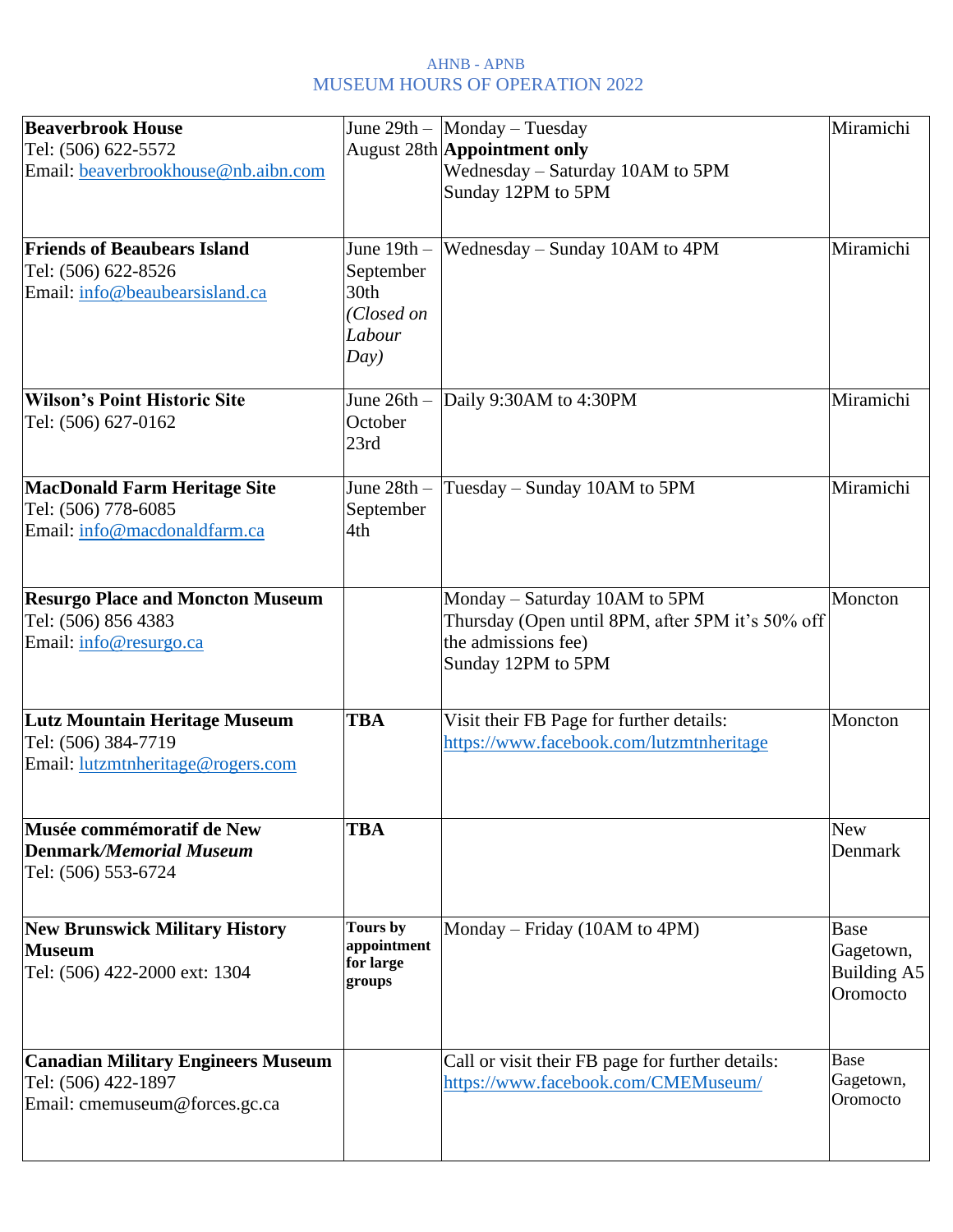| <b>Maritime Motorsport Hall of Fame</b>               | June $1 -$                              | Monday – Saturday 9:30AM to 4:30PM                  | Petitcodiac     |
|-------------------------------------------------------|-----------------------------------------|-----------------------------------------------------|-----------------|
| Tel: (506) 756-2110                                   | September                               | Sunday 12PM to 4:30PM                               |                 |
| Email: maritimemotorsports@gmail.com                  |                                         |                                                     |                 |
|                                                       |                                         |                                                     |                 |
|                                                       |                                         |                                                     |                 |
|                                                       |                                         |                                                     |                 |
| Metepenagiag Heritage Park                            |                                         | Monday – Sunday 10AM to 5PM                         | <b>Red Bank</b> |
| Tel: (506) 836-6118                                   |                                         |                                                     |                 |
| Email: info@metpark.ca                                |                                         |                                                     |                 |
|                                                       |                                         |                                                     |                 |
| <b>Bonar Law Common</b>                               |                                         | Monday – Friday 10AM to 4:30PM                      | Rexton          |
| Tel: (506) 523-6921                                   |                                         |                                                     |                 |
|                                                       |                                         |                                                     |                 |
| <b>Campbell Carriage Factory Museum -</b>             | June 19th                               | Wednesday – Sunday 10AM to 5PM                      | Sackville       |
| <b>Tantramar Heritage Trust</b>                       |                                         |                                                     |                 |
| Tel: (506) 536-2541                                   |                                         |                                                     |                 |
|                                                       |                                         |                                                     |                 |
| <b>Boultenhouse Heritage Centre -</b>                 |                                         | Wednesday – Sunday 10AM to 5PM                      | Sackville       |
| <b>Tantramar Heritage Trust</b>                       |                                         |                                                     |                 |
| Tel: (506) 536-2541                                   |                                         |                                                     |                 |
|                                                       |                                         |                                                     |                 |
| Musées des Religieuses Hospitalières de               |                                         | Monday - Friday                                     | Saint Basile    |
| <b>Saint-Joseph/ Museum of Hospital</b>               |                                         | 10AM to 12PM, 2PM to 4:30PM                         |                 |
| <b>Sisters of Saint Joseph</b><br>Tel: (506) 263-9031 |                                         |                                                     |                 |
| Email: archivesrhsj@umce.ca                           |                                         | Reservations required for weekends<br>2PM to 4:30PM |                 |
|                                                       |                                         |                                                     |                 |
|                                                       |                                         |                                                     |                 |
| Musée Historique Grande rivière/                      | <b>Closed for</b><br><b>Renovations</b> |                                                     | Saint-          |
| Grande Rivière Historical Museum                      | 2022                                    |                                                     | Léonard         |
|                                                       |                                         |                                                     |                 |
| Jos B. Michaud Blacksmith Shop                        |                                         | June                                                | Saint-          |
| <b>Museum</b>                                         |                                         | Monday – Friday 10AM to 4PM                         | François-de-    |
| Tel: (506) 992-2742                                   |                                         |                                                     | Madawaska       |
| Email: munstf@nb.aibn.com                             |                                         | <b>July &amp; August</b>                            |                 |
|                                                       |                                         | Daily 10AM to 4PM                                   |                 |
|                                                       |                                         |                                                     |                 |
| Musée historique du Madawaska/                        | June $14th -$                           | Tuesday – Friday 10AM to 5PM                        |                 |
| <b>Historical Museum</b>                              |                                         | August 30th Saturday & Sunday 1PM to 5PM            |                 |
| Tel: (506) 737-5282                                   |                                         |                                                     |                 |
|                                                       |                                         |                                                     |                 |
| Le musée de la Salle 150e (Saint-                     | June $29th$ –                           | Wednesday – Friday 9AM to 5PM                       | Saint-          |
| François)/ 150th Heritage room                        | August 31 <sup>st</sup>                 | Saturday – Sunday 1PM to 4PM                        | François-de-    |
| Tel: (506) 992-6055                                   |                                         |                                                     | Madawaska       |
|                                                       |                                         |                                                     |                 |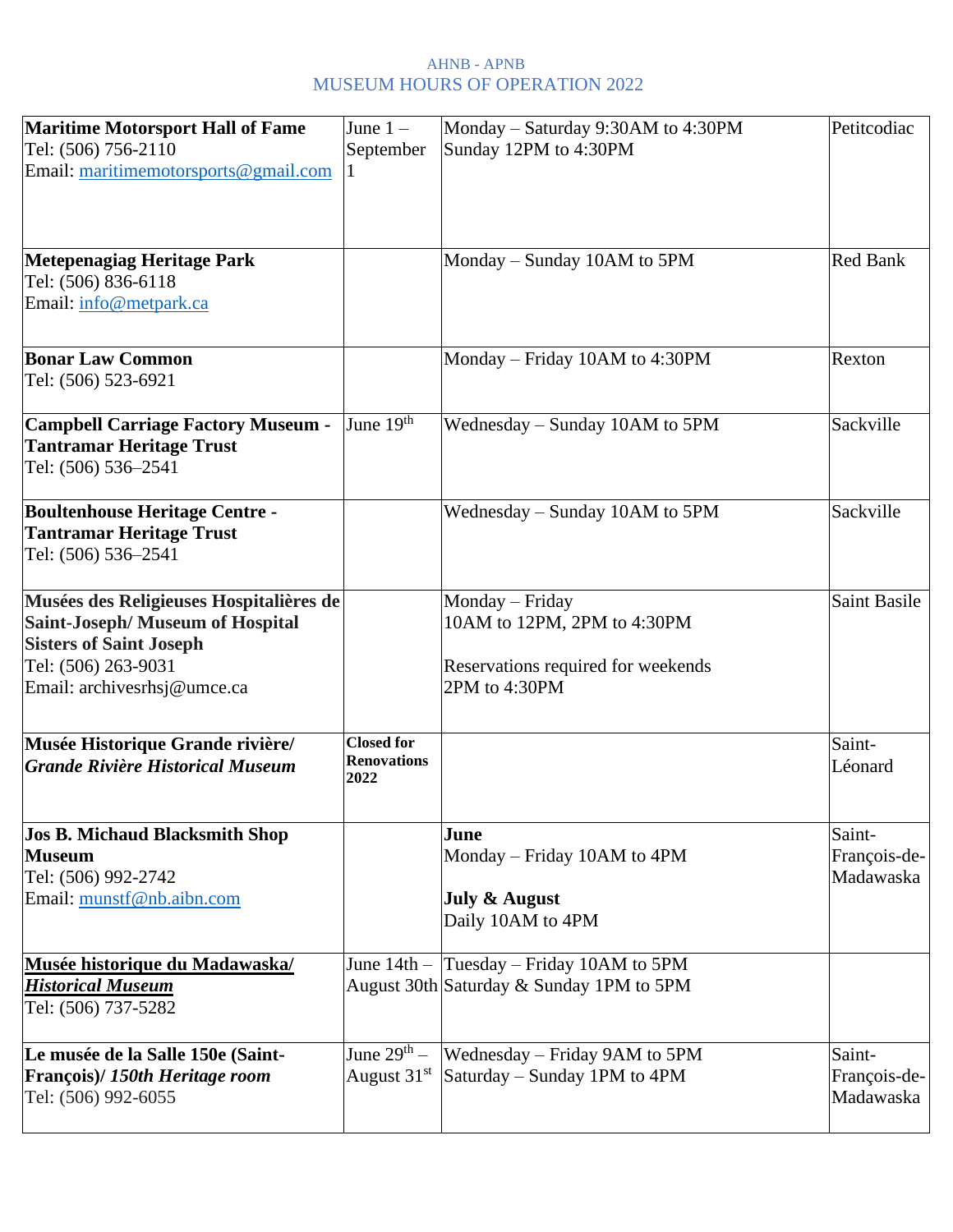| Sentier patrimonial de LedgesPlace des<br>pionniers/LedgesPioneers place Heritage<br><b>Trail</b><br>Tel: (506) 992-6055           |                                             | Monday - Thursday<br>8AM to 12PM, 1PM to 5PM<br>Friday 8AM to 12PM                                                                                                                            | Saint-<br>François-de-<br>Madawaska |
|------------------------------------------------------------------------------------------------------------------------------------|---------------------------------------------|-----------------------------------------------------------------------------------------------------------------------------------------------------------------------------------------------|-------------------------------------|
| <b>Église Communautaire Robert Bob</b><br><b>Connors / Community Church</b><br>Tel: (506) 992-2500                                 | Available<br>July and<br>August             | Call or visit their website for further details:<br>https://tourismnewbrunswick.ca/listing/robert-bob-<br>connors-community-church                                                            | Saint-<br>François-de-<br>Madawaska |
| Musée des voitures d'autrefois /<br><b>Antique automobile Museum</b><br>Tel: (506) 735-2637                                        | <b>Temporarily</b><br><b>Closed</b>         |                                                                                                                                                                                               | Saint-<br>Jacques                   |
| <b>Saint John Jewish Historical Museum</b><br>Tel: (506) 633-1833<br>Email: sjihm@nbnet.nb.ca                                      | May $30^{th}$ –<br>Nov $4th$                | Monday – Friday (10AM to 4PM)<br><b>July &amp; August</b><br>Sunday (1pm-4pm)                                                                                                                 | Saint John                          |
| <b>Saint John Police Museum</b><br>Tel: (506) 674-4137                                                                             |                                             | Opens 30 minutes before cruise ships arrive:<br>https://www.sjport.com/cruise/cruise-schedule/<br>Visit their website and FB Page for further details:<br>https://www.facebook.com/CenterBeam | Saint John                          |
| <b>New Brunswick Museum</b><br>Tel: (506) 643-2300<br>Toll-free: 1-888-268-9595<br>https://www.nbm-mnb.ca/hours-and-<br>admission/ | <b>Closed</b><br>until<br>further<br>notice |                                                                                                                                                                                               | Saint John                          |
| <b>Carleton Martello Tower National</b><br><b>Historic Site</b><br>Tel: (506) 636-4011                                             | June $15^{\text{th}}$                       | Wednesday - Sunday 10AM to 5:30PM                                                                                                                                                             | Saint John                          |
| Les Épaves de la Baie de Saint-Simon<br><b>Musée</b><br>Tel: (506) 602-0119<br>Email: information@epaves.ca                        |                                             | Visit their website for further details:<br>https://epaves.ca/                                                                                                                                | Saint Simon                         |
| <b>New Brunswick Aquarium and Marine</b><br><b>Centre</b><br>Tel: (506) 336-3013<br>Email: info@aquarium.ca                        |                                             | Daily 9AM to 5PM                                                                                                                                                                              | Shippagan                           |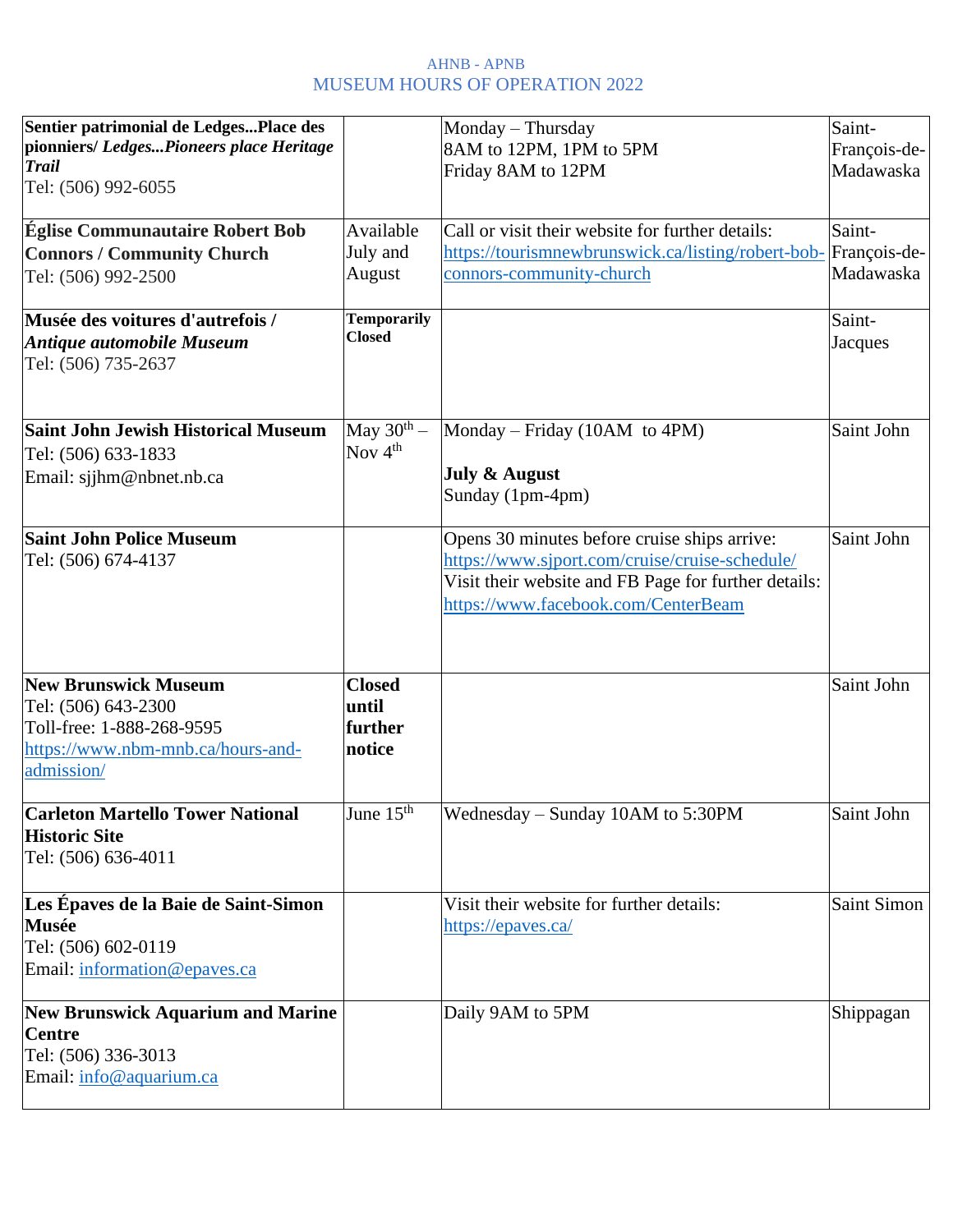| Université de Moncton/ Musée Acadien Guided tours Monday – Friday 9AM to 4PM |                           |                                                     | Shippagan         |
|------------------------------------------------------------------------------|---------------------------|-----------------------------------------------------|-------------------|
| Tel: (506) 858-4000                                                          | by                        |                                                     |                   |
| Email: info@umoncton.ca                                                      | appointment               |                                                     |                   |
|                                                                              |                           |                                                     |                   |
| <b>Charlotte County Archives and</b>                                         |                           | During July, August and September                   | St. Andrews       |
| <b>Museum</b>                                                                |                           | Wednesday – Sunday 10AM to 5PM                      |                   |
| Tel: (506) 529-4248                                                          |                           |                                                     |                   |
|                                                                              |                           |                                                     |                   |
| <b>Ross Memorial Museum</b>                                                  | June 27 <sup>th</sup> $-$ | Daily 9:30Am to 4:30PM                              | St. Andrews       |
| Tel: (506) 529-5124                                                          | September                 |                                                     |                   |
| Email: rossmuse@nb.aibn.com                                                  | 5 <sup>th</sup>           |                                                     |                   |
| <b>Kingsbrae Garden</b>                                                      | May $21^{st}$ –           | Daily (9AM to 6PM)                                  | St. Andrews       |
| Tel: (506) 529-3335                                                          |                           | October 15 <sup>th</sup> Garden Café:               |                   |
| Email: kgoffice@kingsbraegarden.com                                          |                           | Wednesday – Sunday (11AM to 3PM)                    |                   |
| <b>Quaco Museum</b>                                                          | June $29^{th}$ –          | <b>Starting June 29</b>                             | <b>St Martins</b> |
| Tel: (506) 833-4740                                                          | September                 | Wednesday – Sunday 10AM to 4PM                      |                   |
| Email: president@quaco.ca                                                    | 5 <sup>th</sup>           | Open holiday Mondays 10AM to 4PM                    |                   |
|                                                                              |                           | Starting Sept 5 - Open weekends only (10-4) up to   |                   |
|                                                                              |                           | October 10. Then by appointment only.               |                   |
| <b>Fundy Trail</b>                                                           |                           | Daily                                               | <b>St Martins</b> |
| Tel: (506) 833-2019                                                          |                           | May 20 - Jun 24 9AM to 5PM                          |                   |
| Email: info@fundytrailparkway.com                                            |                           | Jun 25 – Aug 21 8AM to 8PM                          |                   |
|                                                                              |                           | Aug 22 – Sep 5 9AM to 7PM                           |                   |
|                                                                              |                           | Sep $6 - Oct$ 15 9AM to 5PM                         |                   |
| <b>Charlotte County Museum</b>                                               | July $1st$                | Tuesday – Sunday 10AM to 4PM                        | St. Stephen       |
| Tel: (506) 466-3295                                                          |                           |                                                     |                   |
| charlottecountymuseum@gmail.com                                              |                           |                                                     |                   |
|                                                                              |                           |                                                     |                   |
| <b>The Chocolate Museum</b>                                                  | Guided tours              | Call to make appointment:                           | St. Stephen       |
| Tel: (506) 466-7848                                                          | by                        | Thursday & Friday 10AM to 3PM                       |                   |
| Email: chocolate.museum@nb.aibn.com                                          | appointment               | Saturday 10AM to 5P)                                |                   |
|                                                                              |                           | Visit their FB Page or Website for further details: |                   |
|                                                                              |                           | https://www.facebook.com/thechocolatemuseu          |                   |
|                                                                              |                           | m                                                   |                   |
|                                                                              |                           | https://chocolatemuseum.ca/                         |                   |
| <b>Agricultural Museum of New</b>                                            | June $10-$                | Wednesday – Sunday 10AM to 4PM                      | <b>Sussex</b>     |
| <b>Brunswick</b>                                                             | September                 |                                                     |                   |
| Tel: (506) 433-6799                                                          | 4                         |                                                     |                   |
| info@agriculturalmuseumofnb.com                                              |                           |                                                     |                   |
|                                                                              |                           |                                                     |                   |